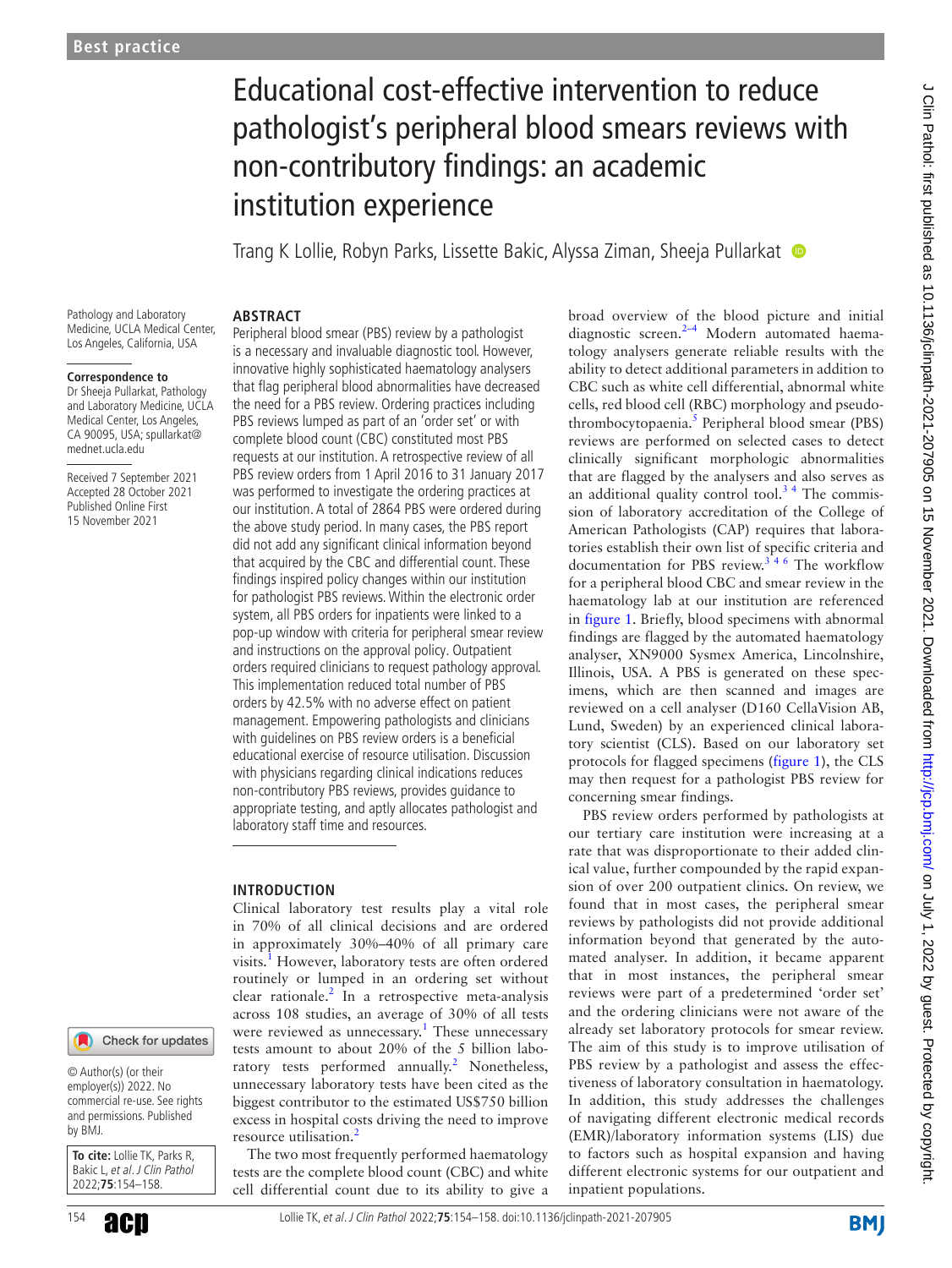

<span id="page-1-0"></span>

## **METHOD**

Prior to 1 September 2016, all outpatient and inpatient PBS clinical orders by clinicians were automatically reviewed by haematopathologists. Based on review of institutional ordering practices, a new protocol was implemented for inpatient and outpatient satellite facilities to improve resource utilisation. All inpatient orders were linked to a 'comment box' which opens on order entry in CareConnect (Epic LIS) which states laboratory guidelines for pathologist PBS review ([box](#page-1-1) 1). Since our LIS was unable to render the same comment box for outpatient orders, outpatient clinicians were required to obtain haematopathology approval for pathologist PBS orders by providing clinical history and clinical indication. The pathology team in-charge of the PBS approval were educated on the lab approval criteria ([box](#page-1-1) 1) and additional recommendations in lieu of a peripheral smear review ([table](#page-2-0) 1). This new system went into effect 1 September 2016.

We retrospectively reviewed our medical centre's EMR database for all inpatient and outpatient pathologist PBS reviews ordered between 1 April 2016 and 31 January 2017. Data included case number, brief clinical history, ordering clinician, ordering department and finalised report generated from each

<span id="page-1-1"></span>Blasts or atypical mononuclear cells at initial encounter. Recurrent abnormal/atypical cells see after remission. \*2 week look back. 'Hairy' cells. 'Sezary' cells. Possible cell transformation. Greater than 5% plasma cells. Dysplastic changes (eg, Pelgeroid cells). Abnormal leucocytes findings. 1. Auer Rods. 2. Alder-Reilly bodies. 3. Chediak-Higashi inclusions. 4. May-Hegglin inclusions. 5. Increased vacuolisation of lymphocytes (eg, lipid storage disease).

Abnormal red blood cells findings

- 1. Spherocytes (moderate to marked).
- 2. Acanthocytes (moderate to marked).
- 3. Shistocytes (moderate to marked).

Megakaryocytic fragments.

Intracellular/extracellular parasites (eg, malaria, spirochetes).

PBS order. The ordering clinician and department were obtained from requisition forms. No patient identifiers were included. Normal workflow for all CBC with auto differential orders and criteria for pathologist's PBS review at our institution is demonstrated in [figure](#page-1-0) 1.

# **RESULTS**

More than 600 000 CBCs with differential counts and 2864 pathologist PBS reviews were reported from 1 April 2016 to 31 January 2017. The samples included both in-patients and satellite outpatient clinics. PBS review based on haematologic cell type and clinical indications are illustrated in [figure](#page-2-1) 2. Assessment of RBC morphology (53%), platelets (24%), leucocytes (22%), and no information (1%) were the most common morphologic cell line requests. Concordantly, clinical indication correlated with the cell line morphology with requests for anaemia (45%), thrombocytopaenia (16%) and leucocytosis (10%). Within the inpatient setting, the majority of PBS orders were requested by medicine wards (51%), intensive care units (ICU; 22%), surgery (8%), paediatrics (8%), haematology (6%), emergency department (ER; 4%) and obstetrics (1%).

Total number of inpatient and outpatient PBS orders from 1 April 2016 to 31 January 2017 are shown in [figure](#page-3-0) 3. The number of peripheral smear requests before and after the implementation of the policy on 1 September are also shown in [figure](#page-3-0) 3. The overall outpatient requests declined by 66% from 150 requests/month to 50 requests/month. Inpatient requests were reduced by 35.56%, decreasing from 225 requests/month to 145 requests/month.

# **DISCUSSION**

Historically, microscopic PBS evaluation has been engrained throughout medical education as a reflexive screening tool to quickly evaluate a wide range of diseases including leukaemias, myeloproliferative disorders, haemolysis, hemoglobinopathy and parasitic infections. The additional benefit of being a rapidly available, easily accessible, and minimally invasive test accounts for why it is one of the most commonly ordered laboratory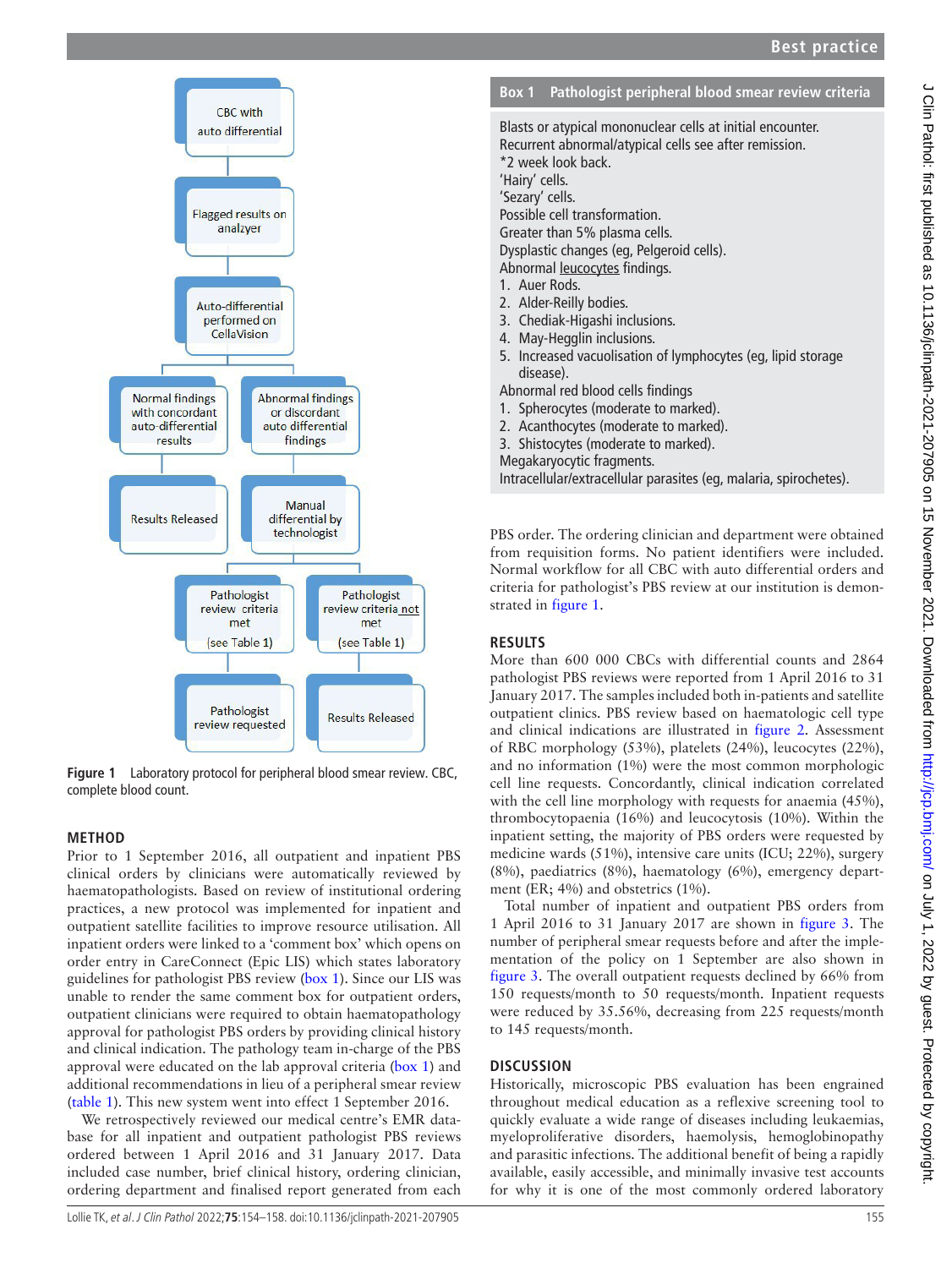<span id="page-2-0"></span>**Table 1** Common indication and recommendations for peripheral smear review

| <b>Clinical indications</b>      | PBS review approval | <b>Additional recommendation</b>                |
|----------------------------------|---------------------|-------------------------------------------------|
| Myelodysplastic syndrome         | Yes                 | Recommend molecular studies                     |
| Pseudothrombocytopaenia          | Yes                 | Alternatively, resend CBC in citrate            |
| Malaria                          | Yes                 | Order thick and thin smears to microbiology lab |
| Microcytic/normocytic anaemia    | Per discussion      | Iron studies, reticulocyte count                |
| Leukaemia/lymphoma               | Yes                 | Flow cytometry                                  |
| Thalassaemia                     | No                  | Mentzer index, previous CBC values, HPLC        |
| Haemolysis/RBC membrane disorder | Yes                 | Order stat red blood cell morphology test       |

At our institution, PBS review are concurrently performed for all flow cytometry, bone marrow biopsy and HPLC orders.

CBC, complete blood count; HPLC, high performance liquid chromatography; PBS, peripheral blood smear; RBC, red blood cell.

tests. With the introduction of highly sophisticated haematology analysers, the role of a manual PBS review by a pathologist is limited. The current day haematology analysers have improved the ability to detect morphological abnormalities on peripheral smears with great precision and accuracy to the point where manual review provides limited additional information.<sup>[7](#page-4-4)</sup> Correspondingly, a CAP Q-probe study reported that more than one third (35.7%) of participants believed that PBS review did not provide any additional clinical information.<sup>[8](#page-4-5)</sup> However, there are few instances where PBS reviews screened by analysers may miss significant findings that impacts patient care, which necessitate the expertise of a second review by a pathologist. These criteria are highlighted in [box](#page-1-1) 1 and [table](#page-2-0) 1, based on our institution's experience. Reassuringly, abnormal CBC values at our institution are flagged automatically by our analysers, and are manually reviewed by a CLS. This prompts a laboratory requested pathologist PBS review based on the guidelines set by the individual lab ([box](#page-1-1) 1). Furthermore, laboratory requested PBS review flagged by analysers have been shown to have higher sensitivity of detecting novel and clinically relevant information compared with clinician requested pathologist review.<sup>[9](#page-4-6)</sup>

To understand the clinical need for PBS review in our patient population and the impact of our new policy implemented on 1 September 2016, we reviewed the indications for all PBS orders within our inpatient facilities and outpatient clinics. Finalised reports from 1 April 2016 to 31 January 2017 were grouped into diagnostic categories and generally paralleled clinical indication patterns. Clinical indications for RBC, platelet, and white blood cell morphological evaluation were the most common request for PBS review in descending order, with anaemia and thrombocytopaenia listed as the most common indications. In most cases, pathologist PBS review did not provide additional clinical information beyond that inferred by the CBC and differential count parameters. For example, in cases of anaemia, basic red cell indices provided by the CBC such as haemoglobin, mean corpuscular volume and reticulocyte count could easily be used to make a preliminary assessment of the type of anaemia without a PBS review. Similarly, the CBC and differential count parameters could be used in clinical indications of 'cytopaenia' or 'cytosis' without a peripheral smear review. With the understanding of clinical need and limitation of PBS reviews, pathology trainees at our institution were educated on PBS approval criteria in order to instruct clinicians, recommend appropriate ancillary testing and prevent duplicate orders [\(box](#page-1-1) 1 and [table](#page-2-0) 1). Our new policy reduced unremarkable PBS reviews by screening for appropriate indications and educating clinicians on best testing practices. We believe that our institutional policy change did not impact patient care adversely, since there were no complaints from clinicians after the policy was implemented. Correspondingly, appropriate ancillary testing was recommended in lieu of cases that



<span id="page-2-1"></span>**Figure 2** Signed out reports based on the haematological lineages (left) and reports based on diagnosis (right). RBC, red blood cell; WBC, white blood cell.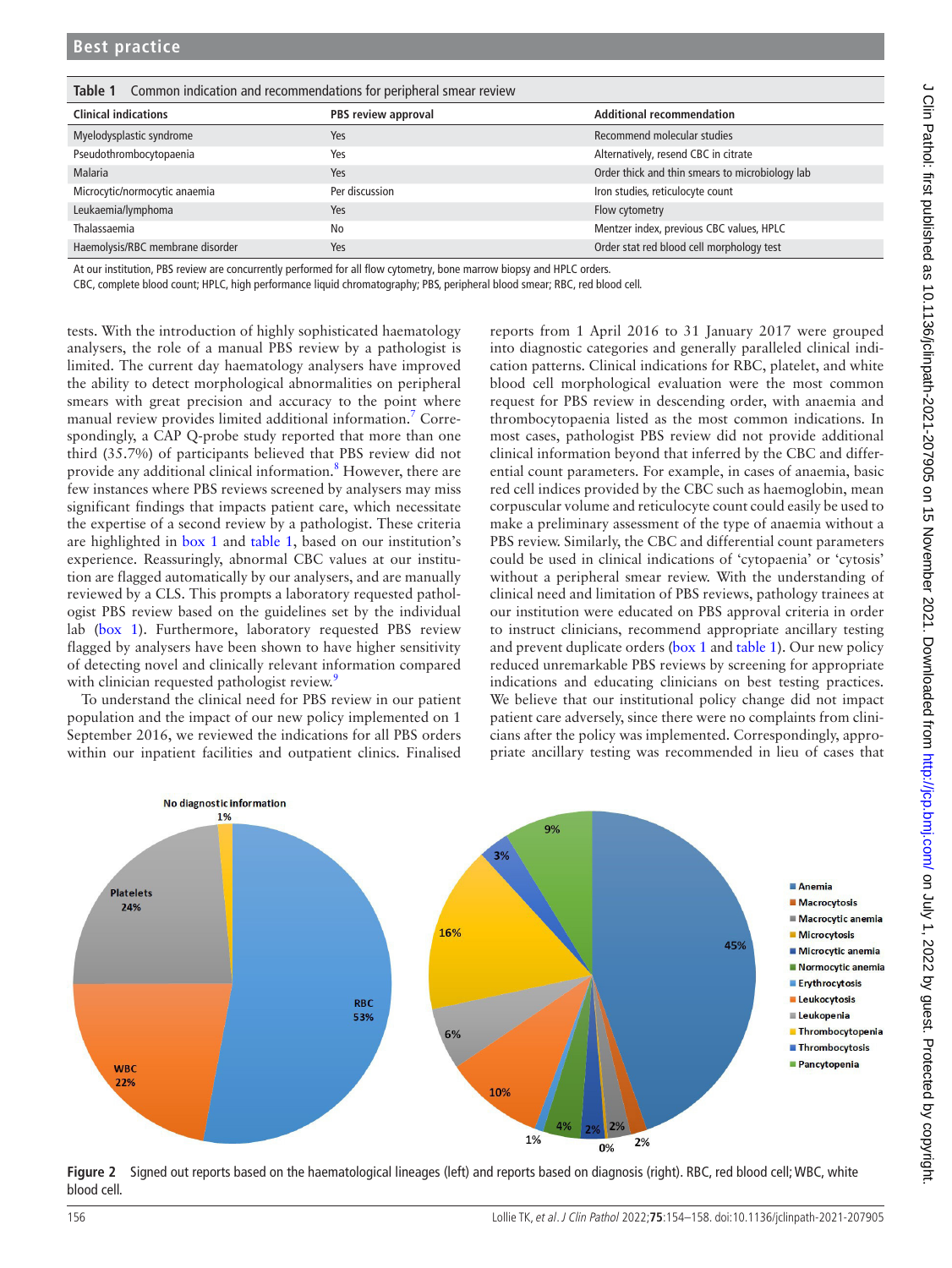with differential ordering practices within the ICU, Shen *et al* implemented *Choosing Wisely*, a 2-week education intervention that recommended replacement of the CBC with differential test with a CBC test only during the first 48 hours of inpatient care in the ICU. This educational session was implemented after initial analysis that indicated that the majority of the frequently repeated CBC with differential testing was being used in the ICU. Educational sessions reminded clinicians of the 2 day half-life of granulocytes and provided ordering algorithms, which were reinforced throughout the unit. This intervention decreased the total number of CBC with differential test orders and increased the total quantity of CBC tests without differential orders. Although educational interventions may only have temporary effects, Shen *et al* noticed that ordering practices continued well beyond the 2-week intervention and were also unexpectedly adopted by other units. $2$  While our institution does not provide educational seminars or handouts for PBS review indications, we rely on educating pathology trainees to provide constant verbal feedback and rapport with our outpatient providers, along with automated EMR popup boxes of PBS request guidelines for in-patient providers to promote ongoing lasting change in practice habits.

There were some limitations to our study. Clinical indications and diagnostic categories were obtained retrospectively from review of our EMR. We also did not document the actual diagnostic time saved by ordering recommended tests in lieu of PBS review; however, the pathologists interviewed at our institution have reported notable time savings and it is assumed that the recommendations improves resources for definitive diagnosis. Ordering sets are periodically reviewed during weekly clinical pathology lab meetings when notable trends deviate. From these reviews, PBS smears were removed from linked ER ordering sets, where patients are often discharged before results are released, and all CBC orders. In these scenarios, PBS smears must be requested separately. However, ordering sets containing PBS reviews are not routinely reviewed due our overwhelming

<span id="page-3-0"></span>**Figure 3** Peripheral smear requests inpatient and outpatient service.

450

400

did not meet indication for a pathologist PBS review. Thus, we believe that the recommendations improved resource utilisation without compromising patient care.

Interestingly, Beckman *et al* reported that the added clinical value of PBS review did not align with clinician ordering practices and noted that orders for pathologist review for white blood cell morphology had the most added clinical value, yet assessment for RBC morphology was the most commonly requested order. To evaluate the added value of PBS, Sandhaus *et al* retrospectively interviewed ordering physicians within 48 hours of 64 signed out cases.[10](#page-4-7) Surprisingly, 51% of ordering physicians replied that they had not seen the results, 30% replied that they had seen the results, 6% did not remember the results, and 13% were contacted directly regarding urgent findings. Possible explanations for poor follow-up within the study included ordering physicians going off service, designating staff to check results, following up results after 2 days, orders from the emergency department when the patient was already discharged, or denial of knowledge of the order.<sup>[10](#page-4-7)</sup> Due to lack of urgency and inadequate follow-up of results from ordering clinicians, these studies question the clinical utility of PBS review.

Time for pathologist PBS review is abstractly underestimated. On average, morphologic review of PBS by a pathologist can take approximately 3 min per PBS, and longer when there are abnormal findings. The pathologist then issues a report that includes the clinical history, detailed characterisation of each haematopoietic cell line, summary of findings, final interpretation with differential diagnosis and recommendation of additional tests if needed. Overall, it may take an average of 10–15 min per PBS review to analyse morphological findings, review the patient's clinical history, and generate a written report. These findings have also been documented in previous published papers.<sup>9</sup><sup>11</sup>

Education has been shown as an inexpensive effective way of changing practice habits, with increased promising effects when combined with feedback.<sup>1 2</sup> In a study to optimise CBC

**Best practice**